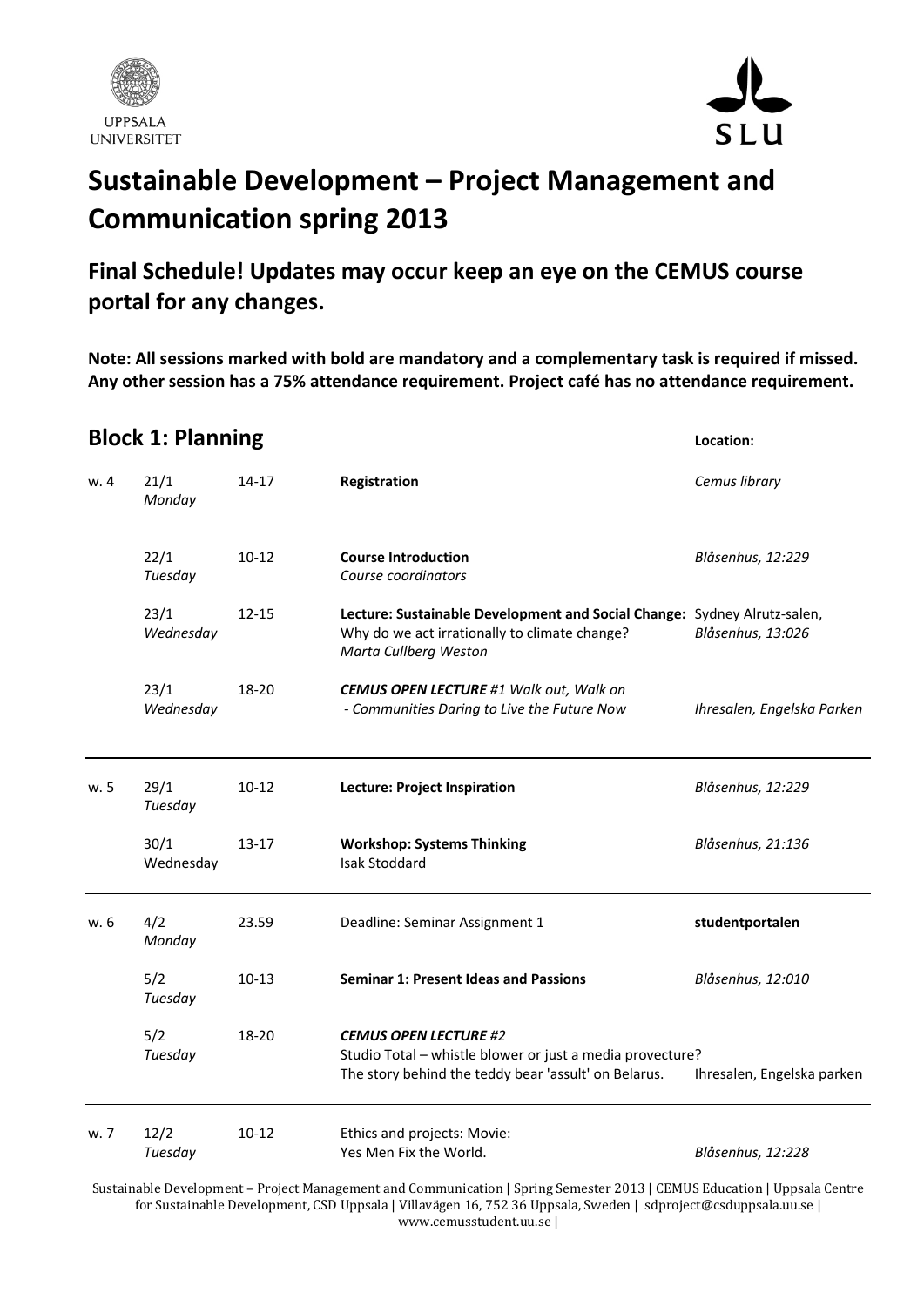



| w. 8  | 19/2<br>Tuesday   | $10-12$   | <b>Form Project Groups</b>                                                                | Blåsenhus, 12:128 |
|-------|-------------------|-----------|-------------------------------------------------------------------------------------------|-------------------|
|       | 19/2<br>Tuesday   | 13-16     | <b>Lecture Project planning</b><br><b>Mikael Eriksson</b>                                 | Blåsenhus, 12:228 |
|       | 20/2<br>Wednesday | $13 - 17$ | Workshop:<br><b>Group Dynamics and Soft Management Skills</b><br><b>Agneta Setterwall</b> | Blåsenhus, 12:229 |
|       |                   |           |                                                                                           |                   |
| w. 9  | 26/2<br>Tuesday   | $10-13$   | <b>Workshop: Student-led</b>                                                              | Blåsenhus, 12:231 |
| w. 10 | 4/3<br>Monday     | 23.59     | Deadline seminar assignment 2                                                             | studentportalen   |

## **Block 2: Implementation**

| w. 11 | 12/3<br>Tuesday          | $14 - 17$         | <b>Workshop: Norms and Power</b><br><b>Fredens Hus</b>     | Uppsala Castle                          |
|-------|--------------------------|-------------------|------------------------------------------------------------|-----------------------------------------|
| w. 12 | 18/3<br>Monday           | 23.59             | <b>Deadline: Final Project plan</b>                        | studentportalen                         |
|       | 19/3<br>Tuesday          | 13-16<br>$16-17$  | <b>Progression meeting 1</b><br>Project Café               | Tufvendahl & Hällström<br>Cemus Library |
| w. 13 |                          |                   | Working with Projects                                      |                                         |
| w. 14 | 2/4<br>Tuesday           | 23:59             | Deadline: Status Report 2                                  | studentportalen                         |
| w. 15 | 8/4<br><del>Mondav</del> | <del>13-15-</del> | Lecture: Styles of Leadership<br><del>Julia Jennstal</del> | Blåsenhus, 12:004                       |

Sustainable Development – Project Management and Communication | Spring Semester 2013 | CEMUS Education | Uppsala Centre for Sustainable Development, CSD Uppsala | Villavägen 16, 752 36 Uppsala, Sweden | sdproject@csduppsala.uu.se | www.cemusstudent.uu.se |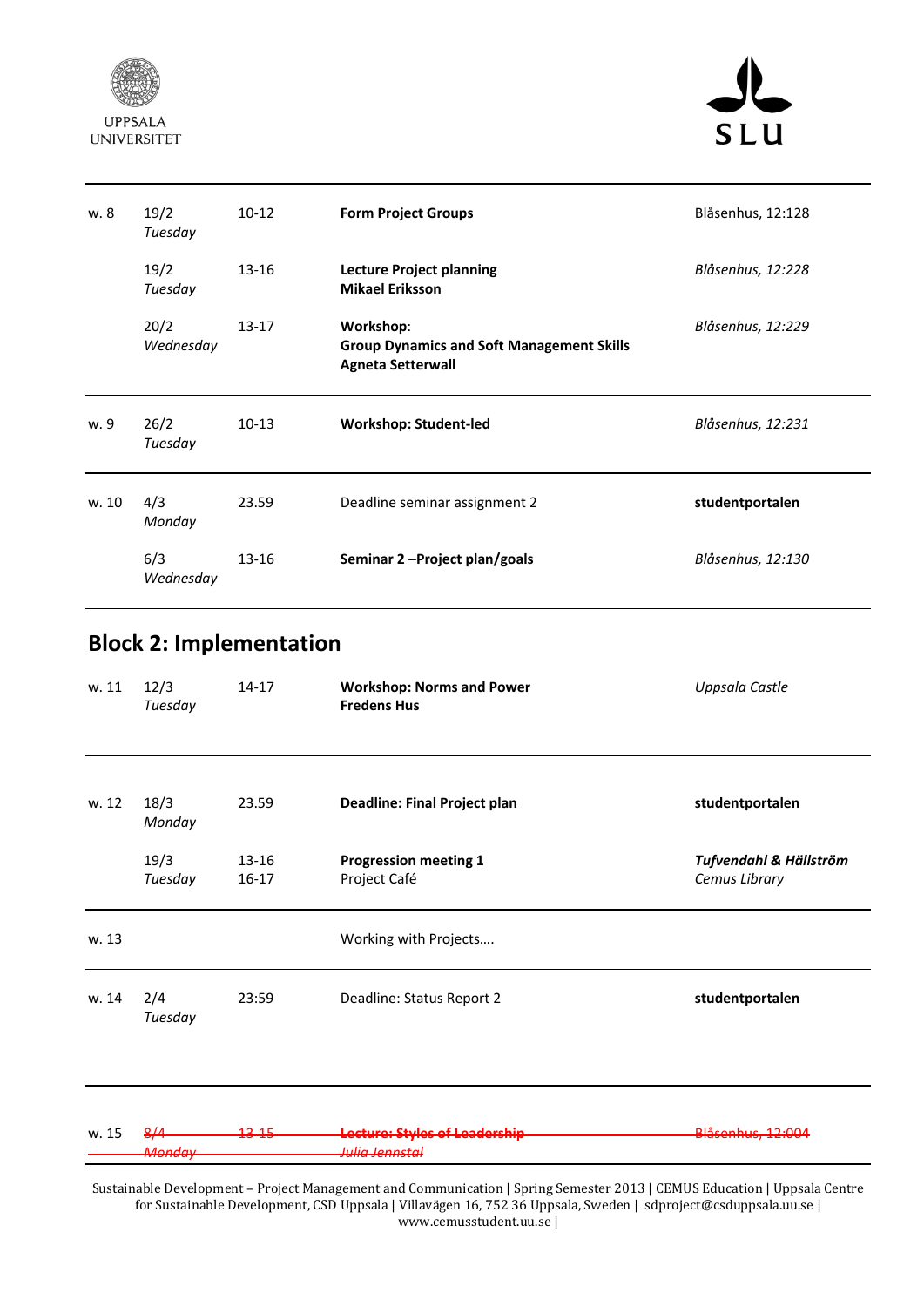

**UPPSALA** 



|       | 9/4<br>$13 - 15$<br>Tuesday |                    | Lecture: Strategic Leadership and Entrepreneurship<br>Shawn Westcott | Blåsenhus, 12:004                      |
|-------|-----------------------------|--------------------|----------------------------------------------------------------------|----------------------------------------|
|       | 10/4<br>Wednesday           | $13 - 16$<br>16-17 | <b>Progression meeting 2</b><br>Project Café                         | Tufvendahl& Hällström<br>Cemus Library |
| w. 16 |                             |                    | Working with projects                                                |                                        |
| w. 17 | 22/4<br>Monday              | 23:59              | Deadline status report 3                                             | studentportalen                        |
|       | 23/4<br>Tuesday             | 13-16<br>$16 - 17$ | <b>Progression meeting 3</b><br>Project Café                         | Tufvendahl & Hällström                 |
|       |                             | $17-19$            | Lecture: Social Media and Internet<br><b>Patrick Prax</b>            | Böåsenhus, 13:028                      |

## **Block 3: Presentation and Reporting**

| w. 18 |                 |                        | Working with projects                                              |                        |
|-------|-----------------|------------------------|--------------------------------------------------------------------|------------------------|
| w. 19 | 6/5<br>Monday   | 23:59                  | <b>Deadline: Seminar Assignment</b>                                | studentportalen        |
|       | 7/5<br>Tuesday  | $13 - 16$              | Seminar 3: Course book                                             | Blåsenhus 12:230       |
| w. 20 |                 |                        | Working with projects                                              |                        |
| w. 21 | 20/5<br>Monday  | 23:59                  | Deadline status report 4                                           | studentportalen        |
|       | 21/5<br>Tuesday | $13 - 16$<br>$16 - 17$ | <b>Progression meeting 4</b><br>Project Café                       | Tufvendahl & Hällström |
| w. 22 | 28/5<br>Tuesday | $9 - 15$               | <b>Project fair &amp; Presentations</b><br>Fair open between 10-14 | Blåsenhus Foyer        |

Sustainable Development – Project Management and Communication | Spring Semester 2013 | CEMUS Education | Uppsala Centre for Sustainable Development, CSD Uppsala | Villavägen 16, 752 36 Uppsala, Sweden | sdproject@csduppsala.uu.se | www.cemusstudent.uu.se |